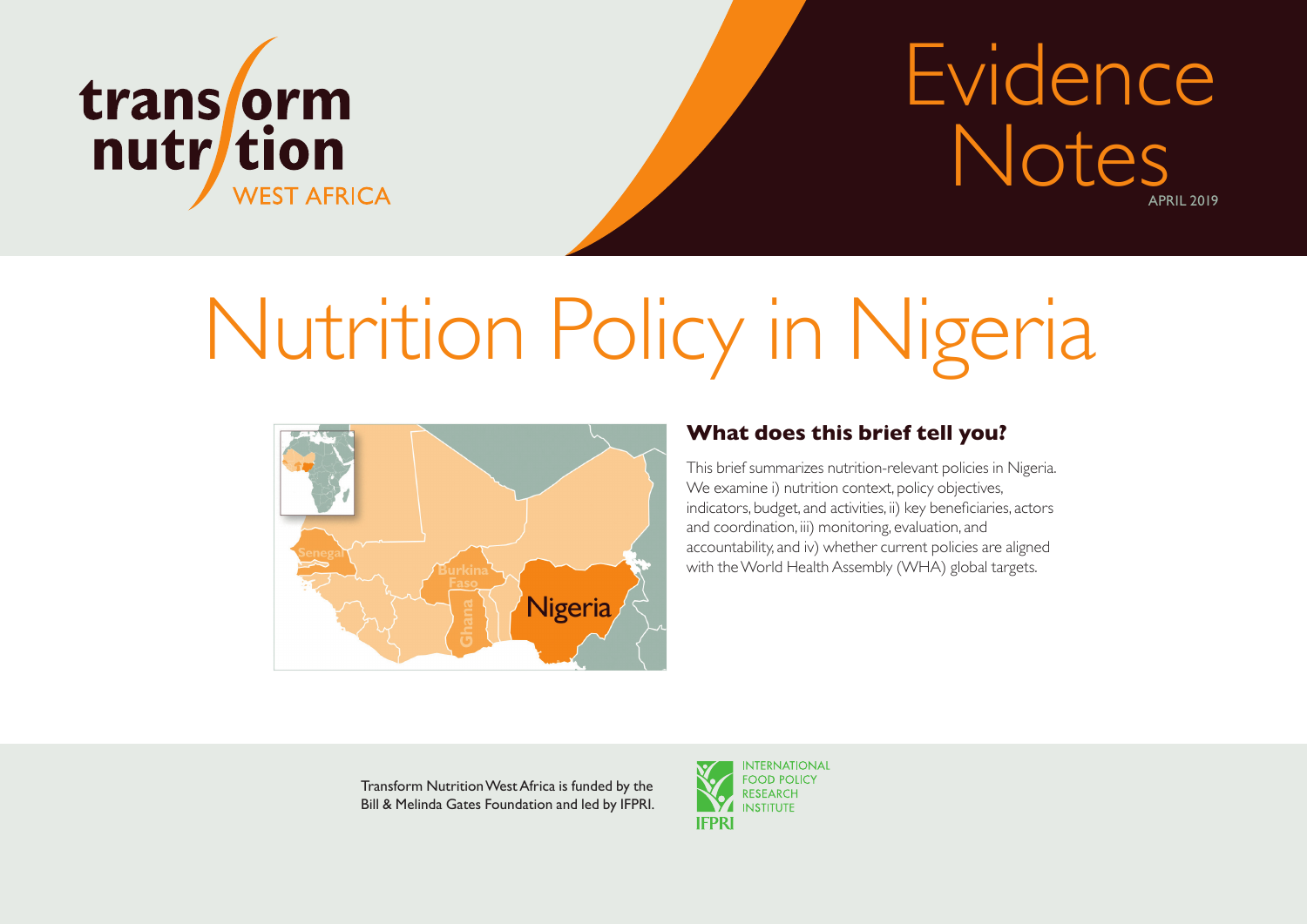## **The state of nutrition in Nigeria**

Nigeria is on-track to achieve the World Health Assembly (WHA) 2025 target on childhood overweight (1.2% in 2018i ). Despite improvements in exclusive breastfeeding during the first 6 months of life (22% in 2014 to 27% in 2018ii) and low birth weight (15.2% in 2011 and 14.8% in 2016<sup>iii</sup>), Nigeria is not on-track to meet either of these targets. Anaemia in women of reproductive age (WRA) has shown no progress since 2013 (49.8% in 2013 and 2016<sup>iv</sup>) while under five (U5) stunting did not change

between 2014 and 2018 (32%'). Unfortunately, Nigeria is not on track to achieve the WHA target on U5 wasting (7% in 2018vi). Beyond the WHA targets, U5 anaemia and vitamin A deficiency in U5 children remain high (respectively 68% in 2016vii and 42% in 2013viii). There is a double burden of underweight and overweight/obesity in the adult population: while  $9.3\%$  of WRA are thin<sup>ix</sup> (2016), overweight/obesity is rising, with 33% of women overweight/obese in 2011 and 36% in 2016<sup>x</sup>. .

## **Current nutrition policy landscape in Nigeria**

Nigeria has a federal political system, with 36 states, 774 local government areas, and the Federal Capital Territory. Federal policies are ratified by individual states. As such, they may not be implemented across the whole country.

Nineteen nutrition-relevant federal policies currently in use or in the advanced drafting stage are included in this brief (See **Table 1** on p. 3). They are in the areas of health  $(n=7)$ , nutrition  $(n=4)$ , agriculture  $(n=3)$ , education/ research (n=2), water, sanitation, and hygiene (WASH)  $(n=1)$ , environment  $(n=1)$ , and social  $(n=1)$ .

## **Key messages**

#### **Why was this brief developed?**

To strengthen and widen understanding of the current direction of nutrition-relevant policy in Nigeria and its implications. It was developed in response to partners' request and priorities.

#### **What are the key findings?**

- Nutrition is featured most prominently in nutrition. health, and agriculture policies.
- Young children and women are the most frequently mentioned groups and targeted beneficiaries.
- Of the six WHA targets and their indicators, policies'

focus most on U5 stunting and exclusive breastfeeding and least on U5 overweight. One policy adopts five of the WHA target values as its own.

• All policies point to the importance of multisectoral coordination.

#### **What are the policy recommendations?**

- Support increased integration of nutrition in WASH, environment, social protection, gender, economic, education/research, and science and technology policies
- Relevant policies and strategies in draft or undergoing revisions should avoid the shortcomings of the current

documents. Nutrition context, objectives, indicators, and planned activities should be aligned and costed.

- Planned activities and scaling-up mechanisms overlap across policies. Coordination mechanisms should more explicitly address the prevention of duplication and achievement of synergy.
- Nigeria is currently not on-track to meet most of the WHA targets, despite the variety of policies. Adequately implemented and complementary actions occurring simultaneously across all relevant policy areas are crucial for achieving the targets.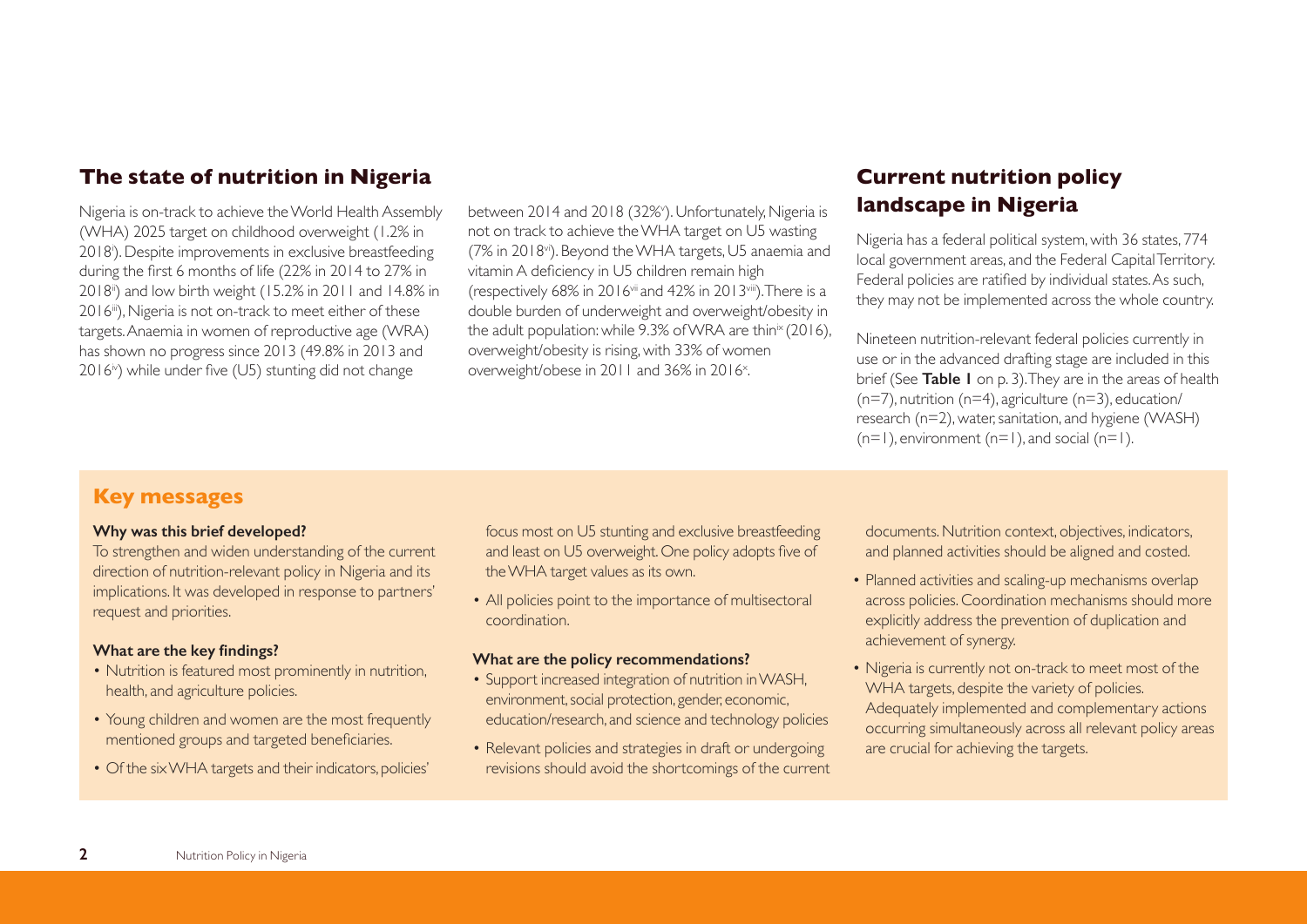|                    | Area                   | <b>Policy Name</b>                                                                                             | Acronym        | <b>Start</b> | End                        |
|--------------------|------------------------|----------------------------------------------------------------------------------------------------------------|----------------|--------------|----------------------------|
| т                  |                        | National Policy on Infant and Young Child Feeding in Nigeria                                                   | <b>NPIYCF</b>  | 2010         | Not<br>Applicable          |
| $\overline{2}$     |                        | National Strategic Plan of Action for Nutrition - Health Sector Component                                      | <b>NSPAN</b>   | 2014         | 2019                       |
| $\overline{3}$     | Nutrition <sup>1</sup> | National Policy on Food and Nutrition                                                                          | <b>NPFN</b>    | 2016         | 2025                       |
| $\overline{\bf 4}$ |                        | National Social and Behavioural Change Communication Strategy for Infant and<br>Young Child Feeding in Nigeria | <b>NSBCCS</b>  | 2017         | 2020                       |
| 5                  |                        | National Health Promotion Policy <sup>2</sup>                                                                  | <b>NHPP</b>    | 2006         | <b>Not</b><br>Applicable   |
| 6                  |                        | Integrated Maternal, Newborn and Child Health Strategy                                                         | <b>IMNCHS</b>  | 2007         | 2015<br>(but still in use) |
| $\overline{7}$     |                        | Task-shifting and task-sharing policy for essential health care services in Nigeria                            | <b>TSTS</b>    | 2014         | Not<br>Applicable          |
| 8                  | Health                 | National Health Policy <sup>3</sup>                                                                            | <b>NHP</b>     | 2016         | Not<br>Applicable          |
| 9                  |                        | National Strategic Plan of Action on Prevention and Control of Non-<br>Communicable Diseases                   | <b>NSPANCD</b> | 2016         | 2020                       |
| 10                 |                        | National Child Health Policy <sup>4</sup>                                                                      | <b>NCHP</b>    | 2017         | Not<br>Applicable          |
| п                  |                        | Second National Strategic Health Development Plan <sup>5</sup>                                                 | NSHDP II       | 2018         | 2022                       |
| 12                 |                        | National Agricultural Investment Plan <sup>6</sup>                                                             | <b>NAIP</b>    | 2011         | 2014                       |
| 13                 | Agriculture            | Agriculture Promotion Policy                                                                                   | APP            | 2016         | 2020                       |
| 4                  |                        | Agricultural Sector Food Security and Nutrition Strategy                                                       | <b>ASFSNS</b>  | 2016         | 2025                       |
| 15                 | WASH                   | Partnership for Expanded Water Supply, Sanitation & Hygiene Strategy                                           | PEWASH         | 2016         | 2030                       |
| 16                 | Environment            | National Forest Policy                                                                                         | <b>NFP</b>     | 2006         | Not<br>Applicable          |
| 17                 | Education/             | National School Health Policy                                                                                  | <b>NSHP</b>    | 2006         | <b>Not</b><br>Applicable   |
| 18                 | research               | Science, Technology, and Innovation Policy                                                                     | <b>STIP</b>    | 2011         | Not<br>Applicable          |
| 19                 | Social                 | National Social Protection Policy                                                                              | <b>NSPP</b>    | 2017         | <b>Not</b><br>Applicable   |

#### **Table 1: List of nutrition-relevant national policies**

## **Methods**

All nutrition-relevant national policies, strategies, and action plans currently in use or in the advanced drafting stage as of December 2018 were included in this brief. Inclusion criteria were the presence of a nutrition objective, a budget for nutrition, and/or a nutrition indicator.

We obtained potentially relevant documents from a systematic search including pre-identified websites (e.g., relevant federal government ministries and United Nations agencies), a Google search, and through country experts. Targeted consultations with regional and in-country experts were used to access documents not available online. We screened identified documents (see Annex) against our eligibility criteria. Nineteen documents met our inclusion criteria. We used qualitative software (NVivo) to code and analyse these documents.

<sup>1</sup> The National Plan of Action on Food and Nutrition in Nigeria (NPAN) is not included, as an advanced draft was not available at time of analysis. NPAN is based on the National Policy on Food and Nutrition, which is included in this policy brief.

- <sup>3</sup> We were only able to locate the draft version of this policy (September 2016) version).
- <sup>4</sup> We were only able to locate an advanced draft of the policy (June 2017 version). The final version is not yet available.
- <sup>2</sup> A new version of the NHPP is due to be released in 2019. The 2006 version included in this brief is in use until the new policy is released.
- <sup>5</sup> NSHDP II is an implementation document for the NHP.
- <sup>6</sup> A new version of NAIP is under development and due to be released in 2019.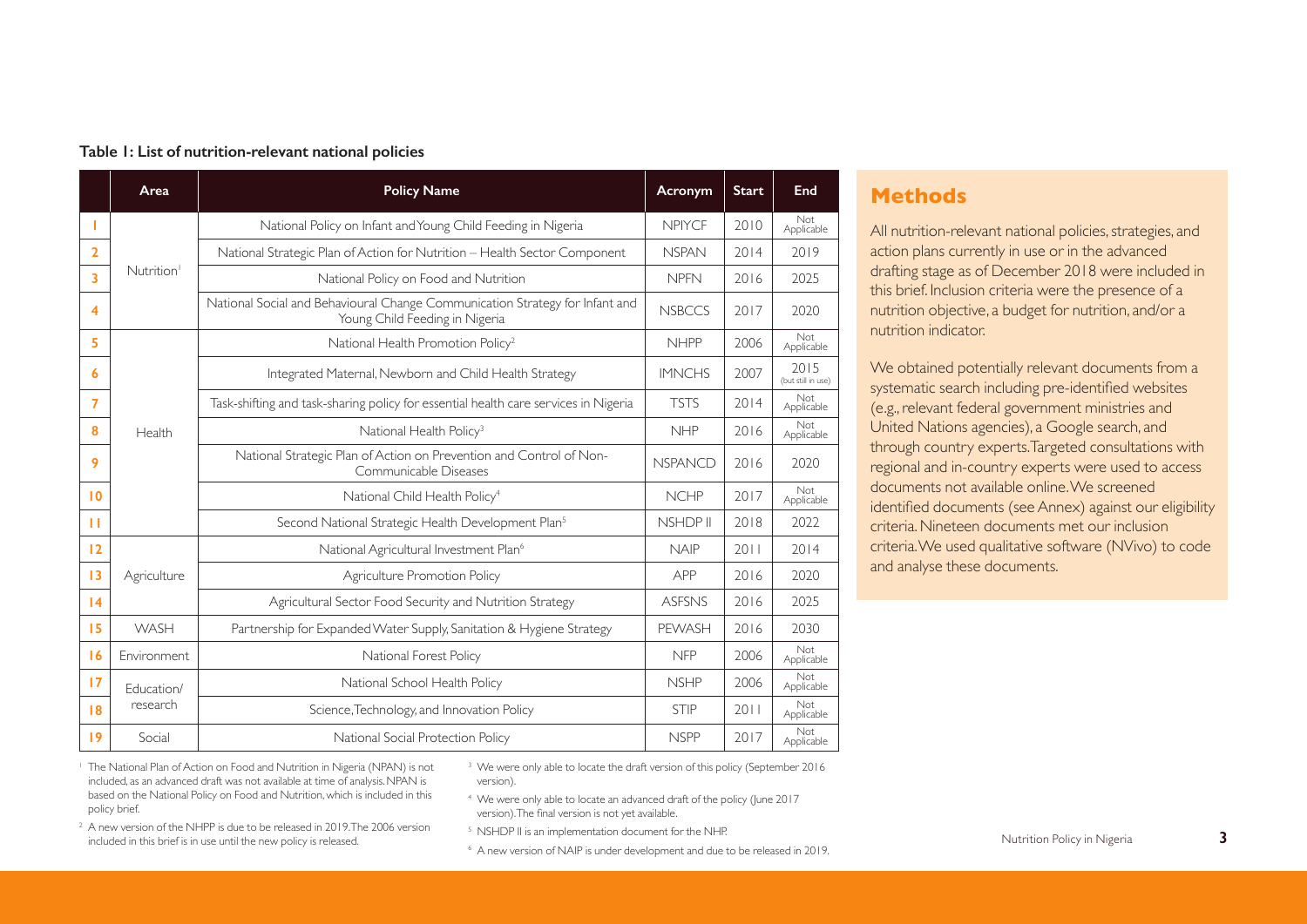## **What context and problems do the policies highlight and focus on? PROBLEM**

Three policies, in the areas of WASH, environment, and research, do not provide any nutrition context (STIP, NFP, PEWASH). For the remaining 16 policies, the nutrition context is most comprehensive for the nutrition area. Across policy areas, the nutrition context is predominantly focused on the country level. However, about half of the policies do present the regional or global context, including information on regional/international trends and conventions, the Millennium and Sustainable Development Goals, and Nigeria's adhesion to the SUN Movement. Policies from nutrition ( $n=3$ ), health ( $n=4$ ), and agriculture (n=1) areas recognize wide rural/urban, state, and/or economic disparities in Nigeria's nutrition context. No policies present any sex-disaggregated nutrition data.

Across policy areas, the focus is on undernutrition. Seven policies, from the areas of nutrition, health, and agriculture, present the context on micronutrient deficiencies, namely vitamin A, iodine, and iron deficiencies. Nine, from the same three policy areas, present information on noncommunicable diseases (NCDs), including nutritionrelated NCDs such as diabetes and high blood pressure and their risk factors. Overweight/obesity are featured as NCDs in six of these nine policies. However, NSPANCD-

the policy that focuses on NCDs-frames overweight/ obesity solely as a driver of NCDs. The role of nutrition in contributing to certain NCDs is emphasized in several of the policies. Nutrition, health, and agriculture policies present a more holistic nutrition picture of nutrition problems than the other policy areas.

Over half of policies, almost exclusively in the policy areas of nutrition, health, and agriculture, outline causes (n=9) and/or consequences (n=10) of nutrition problems. Causes include poor diet and infant and young child feeding practices, social norms, inadequate health/nutrition services, limited physical and financial access to care, and insurgencies in parts of the country. Consequences include mortality, morbidity, reduced economic, social, and cognitive development, and poor educational attainment.

**Table 2** highlights policies that include indicators for WHA targets in their nutrition context. U5 stunting, U5 wasting, and exclusive breastfeeding are most frequently included. U5 overweight is not mentioned in any policy's nutrition context; only two policies mention low birthweight. ASFSNS, an agriculture policy, mentions almost all of the WHA indicators in its nutrition context. With the exception of IMNCHS (a health policy from 2007), more recent policies within each area tend to mention more WHA indicators in their nutrition context.

#### **Is the nutrition context evidence-based?**

The nutrition context is most evidence-based (i.e., cites scientific references) in nutrition and health policies, although the agricultural policy ASFSNS also extensively cites nutrition evidence. Across all policy areas, citations are predominantly for quantitative rather than qualitative information. Cited data sources for evidence for evidence on nutrition context in policies include Nigerian Demographic and Health Survey (NDHS), Multiple Indicator Cluster Survey (MICS), and National Nutrition and Health Survey (NNHS). Evidence that is cited mainly relates to prevalence levels of nutrition problems and not on identified solutions. Most of the policies that present information on nutrition disparities, causes of nutrition problems, and consequences of nutrition problems cite references related to this information.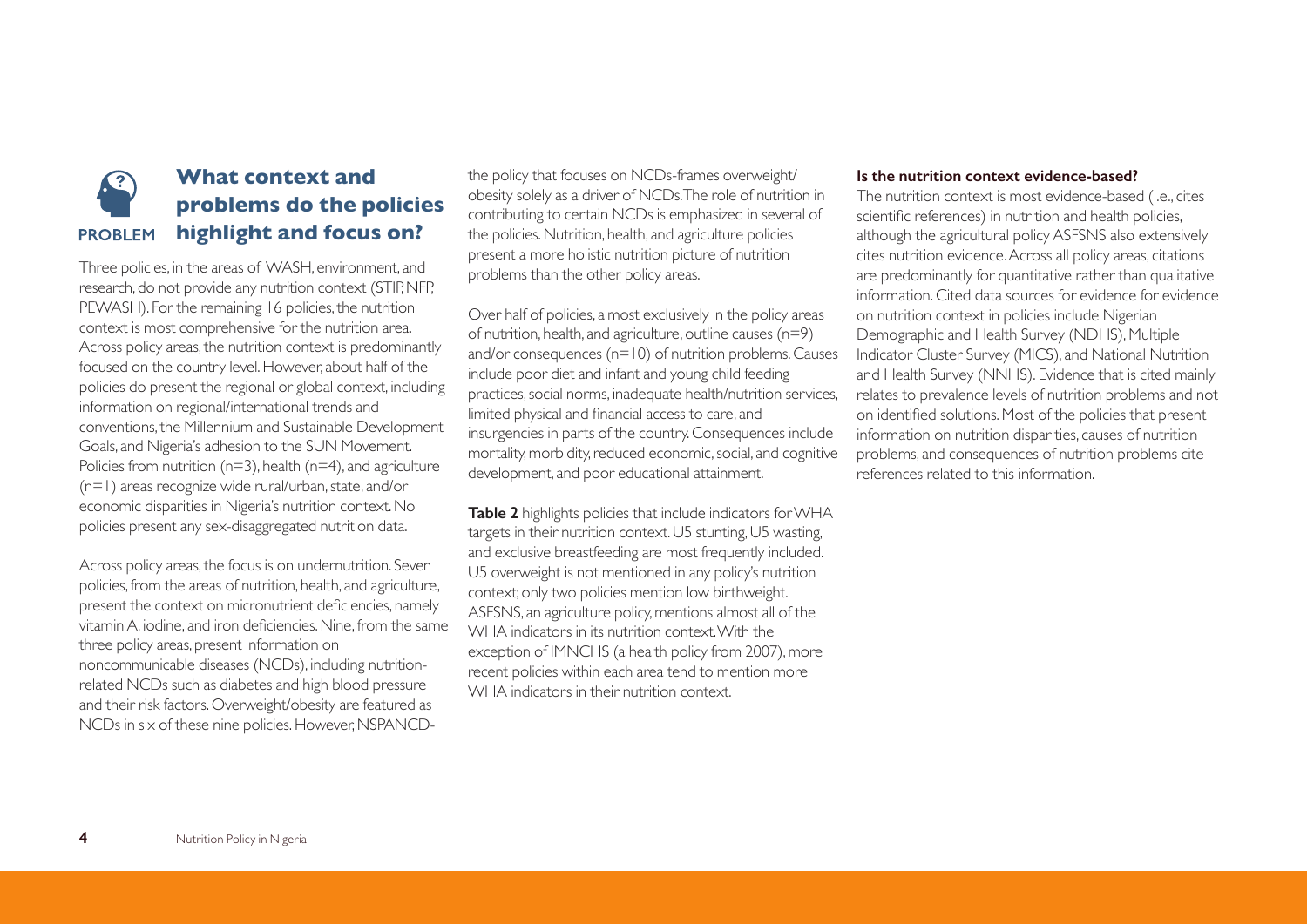

## **What is included in the relevant policies to address the highlighted problems?**

As shown in **Table 2**, most policies include nutrition in their general and/or specific **objectives**. These objectives contain nutrition-specific (e.g., improving the nutritional status of the population) and, to a lesser degree, nutritionsensitive content (e.g., improving food and nutrition security). **Nutrition indicators** are a mix of outcome (e.g., rate of underweight) and output indicators (e.g., number of programs addressing NCD risk factors). In terms of nutrition problems, indicators focus on undernutrition, although indicators on micronutrient deficiencies and diet-related NCDs are each present in several policies. No policies include any disaggregated nutrition indicators. WHA indicators least addressed in policies are WRA anemia and U5 overweight. IMNCHS is notable for specifying exactly how indicators such as underweight, stunting, and wasting will be measured. **Planned nutrition activities** are detailed in 14 of the policies, across all policy areas except for environment, WASH, and social. NSHDP II (health) and NSPAN (nutrition) present the most comprehensive range of nutrition activities. Only five policies have sufficiently detailed budget information to assess whether they have a **budget for nutrition**; three have a budget for nutrition. Content on **scaling up** focuses on mechanisms for piloting and implementing the policy (e.g., guiding principles, advocacy, tools such as

implementation frameworks and protocols, and scaling up high impact interventions). Nutrition features specifically in scaling up text for four of the nutrition policies and IMNCHS (a health policy). A few policies mention risks or challenges to scaling up, namely uncertain/limited financial resources and political uncertainty.

## **How do the policy targets align with the WHA 2025 Global Targets?**

**Table 2** shows 11 policies with nutrition indicators that are the same as WHA indicators. Five of these policies, from nutrition ( $n=3$ ), health ( $n=1$ ), and agriculture ( $n=1$ ), include targets for at least one of these indicators. These targets, if met, generally put Nigeria on track to achieve or even surpass the WHA targets by 2025. ASFSNS is exactly aligned with the 2025 Global Targets, aiming to meet them for each of the five WHA indicators included<sup>a</sup>. However, three of NPFN's four targets (U5 stunting, childhood wasting, and WRA anemia) are less ambitious than the WHA targets.

#### **Is there coherence within policies?**

Policies with nutrition objectives would be expected to include both nutrition indicators and planned nutrition activities, while policies without nutrition objectives would not be expected to include either of these. There are 11 cases (see **Table 2**) where this is not the case. Generally, though, this is not due to a lack of coherence within policies but because a) policies detail that indicators and/ or planned activities will be addressed in a separate document or b) policies' objectives are broad and do not

<sup>a</sup> Although it does not specify ages/groups

explicitly link to nutrition (while their indicators or planned activities are specific enough to make this link explicit).

There are, however, some cases of incoherence within different parts of policies. First, populations targeted in nutrition objectives are not always the same as those targeted in nutrition indicators and/or planned nutrition activities. For example, the nutrition objectives and planned activities of NSHDP II are for U5, WRA, elderly, adolescents, and vulnerable groups, but the nutrition indicators focus only on U5 and WRA. Second, problems featured in policies' nutrition context are not always included in policies' nutrition indicators. For example, ASFSNS highlights Nigeria's low prevalence of exclusive breastfeeding as a nutrition problem but doesn't include an indicator for it (despite including indicators for other nutrition problems identified in the policy and including nutrition objectives that could encompass exclusive breastfeeding). This incoherence is particularly significant, given that ASFSNS states that its indicators are based on global/regional food security and nutrition targets. Third, even though context in eight policies highlights nutrition disparities, only one of these (NSHDP II) specifies that nutrition indicators should be disaggregated (by region, urban/rural, and income, although not by sex) to capture the disparities identified. Finally, several policies fail to clearly define concepts, definitions, or age ranges for prevalence indicators. In particular, a number of policies reference concepts such as stunting and wasting, but do not specify what age range they are referring to, nor how these concepts will be measured.

<sup>(</sup>i.e., U5 or childhood) for stunting and wasting targets.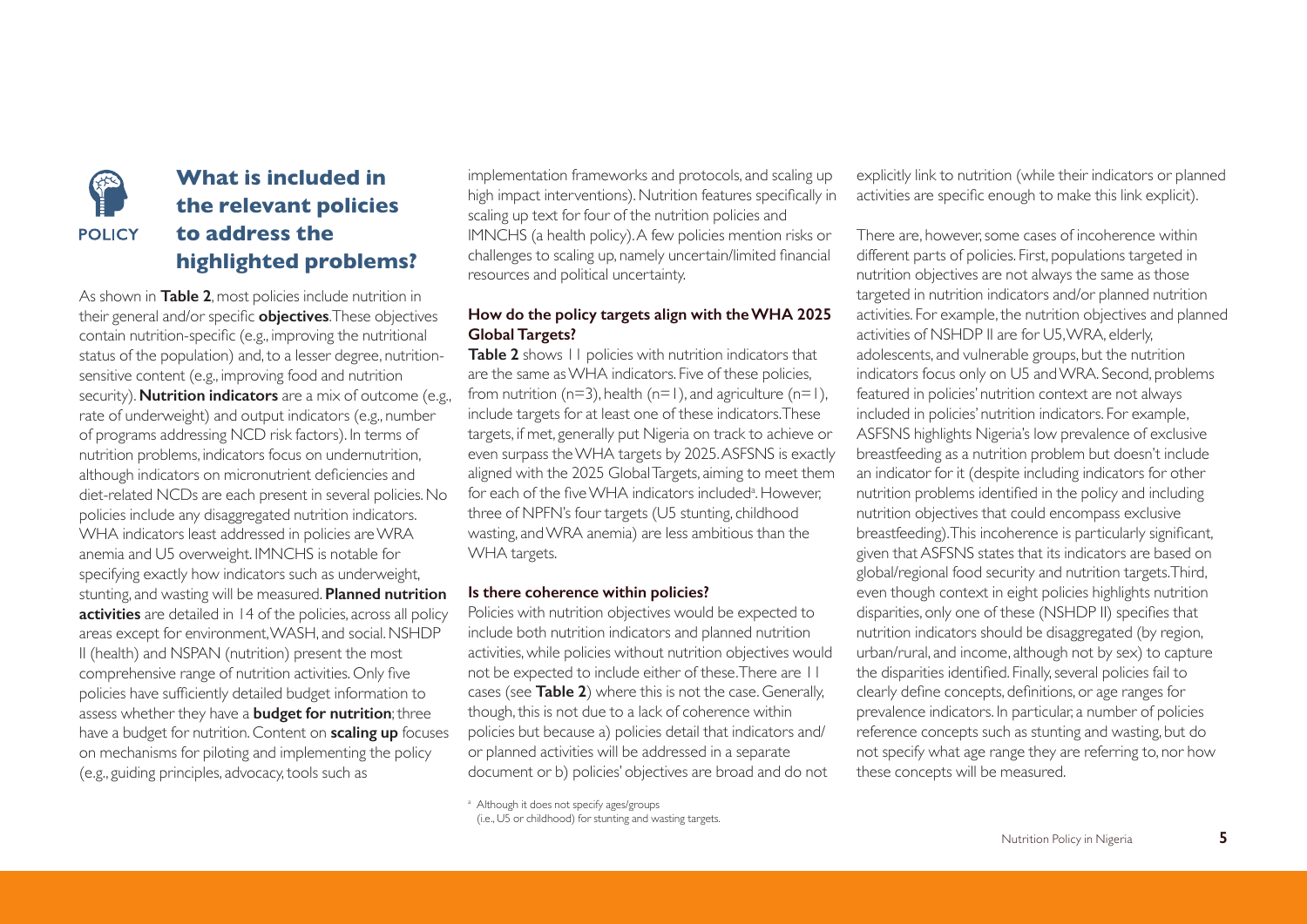**Table 2: Inclusion of nutrition and WHA indicators in policies' context, objectives, indicators, activities, and budget; Key scaling-up mechanisms**

| <b>NR</b>          | Area        | Acronym        | <b>Nutrition context on WHA</b><br><b>indicators</b>           | <b>Nutrition</b><br>objective | <b>Nutrition</b><br>indicators | Nutrition indicators on<br><b>WHA</b> indicators                                          | Planned<br>nutrition<br>activities | <b>Budget</b><br>for<br>nutrition <sup>1</sup> | Key scaling-up mechanisms                                                                                                                                                                                            |
|--------------------|-------------|----------------|----------------------------------------------------------------|-------------------------------|--------------------------------|-------------------------------------------------------------------------------------------|------------------------------------|------------------------------------------------|----------------------------------------------------------------------------------------------------------------------------------------------------------------------------------------------------------------------|
|                    |             | <b>NPIYCF</b>  | 62<br>$\Phi_{AB}$                                              | ✓                             | ✓                              | $\circ$                                                                                   | ✓                                  | NA <sup>2</sup>                                | Capacity building; Advocacy; Resource mobilization; Multisectoral and multilevel<br>implementation and involvement                                                                                                   |
| $\overline{2}$     | Nutrition   | <b>NSPAN</b>   | $\mathbf{0} \geq 0$<br>GG.                                     | ✓                             | ✓                              | O(V)<br>$\bullet$ $\bullet$<br>$\bullet$                                                  | ✓                                  | $\checkmark$                                   | Scale up of interventions with strong evidence, WHO protocol, and feasible<br>delivery mechanism;<br>Models impact of different scale-up scenarios; Advocacy; Resource Mobilization;<br>Tools (e.g., protocols)      |
| 3                  |             | <b>NPFN</b>    | $\circ$ 22 $\circ$ 4<br>65                                     | ✓                             | $\checkmark$                   | နေ<br>0 <sub>2</sub>                                                                      | ✓                                  | <b>NA</b>                                      | Guiding principles for implementation at scale; National Nutrition Network;<br>Scaling Up Nutrition Movement; Activity coordination system; Mainstreaming of<br>nutrition at all government levels                   |
| $\overline{\bf 4}$ |             | <b>NSBCCS</b>  | 62<br>OAR                                                      | ✓                             | ✓                              | 62                                                                                        | ✓                                  | <b>NA</b>                                      | Piloting in selected states to allow for adjustments and scaling up of best<br>practices; Advocacy; Increased technical and financial support                                                                        |
| 5                  |             | <b>NHPP</b>    | OAS                                                            | Х                             | ✓                              | $\bullet$ $\bullet$                                                                       | X                                  | <b>NA</b>                                      | Guiding principles for implementation at scale; Advocacy; Dissemination;<br>Participation in global movements                                                                                                        |
| 6                  |             | <b>IMNCHS</b>  | $\bullet$                                                      | X                             | $\checkmark$                   | $\epsilon$ 2<br>5 <sub>8</sub><br>60                                                      | $\checkmark$                       | <b>NA</b>                                      | Scaling-up is a key part of this document<br>Guiding principles for implementation at scale; Advocacy; Dissemination; Scale-up<br>high impact interventions; State-specific operational plans; Phases for scaling-up |
| $\overline{7}$     |             | <b>TSTS</b>    | X                                                              | ✓                             | $\boldsymbol{x}$               | X                                                                                         | ✓                                  | <b>NA</b>                                      | Enabling environment for policy implementation; Legislation; Regulation; Capacity<br>building; Incentives; Comprehensive government plan                                                                             |
| 8                  | Health      | <b>NHP</b>     | $\Phi_{\alpha\beta}^{(2)}$                                     | ✓                             | ✓                              | $\Phi_{AA}$                                                                               | ✓                                  | <b>NA</b>                                      | Guiding principles for implementation at scale; Tools (e.g., implementation<br>framework, operational plans); Dissemination; Multisectoral and multilevel<br>implementation                                          |
| 9                  |             | <b>NSPANCD</b> | X                                                              | X                             | ✓                              | X                                                                                         | ✓                                  | NA.                                            | Guiding principles for implementation at scale; Multisectoral approaches; Piloting<br>and scaling up                                                                                                                 |
| $\overline{10}$    |             | <b>NCHP</b>    | OAR<br>فكما                                                    | ✓                             | ✓                              | $\mathbf{a}$                                                                              | ✓                                  | <b>NA</b>                                      | Guiding principles for implementation at scale; Partnership for Maternal<br>Newborn and Child Health; Capacity building; Advocacy; Research and<br>development                                                       |
| п                  |             | NSHDP II       | $\circ$ 22<br>$\Theta$                                         | ✓                             | ✓                              | $\mathbf{p}$ $\mathbf{A}$<br>$\circ$ $\circ$ $\circ$                                      | ✓                                  | $\checkmark$                                   | Guiding principles for implementation at scale; Tools (e.g., M&E framework);<br>Institutionalization of policies/practices; Models impact of different scale up<br>scenarios                                         |
| 12                 |             | <b>NAIP</b>    | $\circ \hat{A}$                                                | Х                             | $\checkmark$                   | X                                                                                         | ✓                                  | $\pm$                                          | Focus on risks to scale up<br>(fiscal and political uncertainty)                                                                                                                                                     |
| 13                 | Health      | APP            | $o_{A_A}$                                                      | ✓                             | $\boldsymbol{x}$               | X                                                                                         | ✓                                  | <b>NA</b>                                      |                                                                                                                                                                                                                      |
| 4                  |             | <b>ASFSNS</b>  | ● ○ ● ● ☆<br>$o_{\lambda_{\alpha}}$ $o_{\lambda}$ $o_{\alpha}$ | ✓                             | $\checkmark$                   | $\left( \begin{array}{c} \circ & \circ \\ \circ & \circ \end{array} \right)$<br>$\circ$ 2 | ✓                                  | $\checkmark$                                   | Advocacy; Capacity building                                                                                                                                                                                          |
| 15                 | WASH        | PEWASH         | X                                                              | ✓                             | ✓                              | $\frac{1}{2}$                                                                             | x                                  | $\pm$                                          | Tools (e.g., standards, guidelines); Participation of states                                                                                                                                                         |
| 16                 | Environment | <b>NFP</b>     | Х                                                              | ✓                             | $\boldsymbol{x}$               | Х                                                                                         | Х                                  | <b>NA</b>                                      |                                                                                                                                                                                                                      |
| 17                 | Education/  | <b>NSHP</b>    | X                                                              | ✓                             | $\boldsymbol{x}$               | X                                                                                         | ✓                                  | <b>NA</b>                                      |                                                                                                                                                                                                                      |
| 18                 | research    | STIP           | Х                                                              | ✓                             | X                              | X                                                                                         | Х                                  | <b>NA</b>                                      |                                                                                                                                                                                                                      |
| 19                 | Nutrition   | <b>NSPP</b>    | X                                                              | ✓                             | X                              | X                                                                                         | ✓                                  | <b>NA</b>                                      | Guiding principles for implementation at scale; Phases for scaling-up; Institutional<br>frameworks; Sustainable funding mechanisms                                                                                   |

<sup>1</sup> Not applicable (NA) indicates policies that do not have sufficiently detailed budget information to assess whether nutrition is included, while  $\pm$  is used for policies that provide sufficient budget information but with no mention of nutrition.

<sup>2</sup> Although NPIYCF refers to necessity that budget lines be established for nutrition.

<sup>3</sup> Mothers only 4 Pregnant women only <sup>5</sup> Age not specified. 6 Non-pregnant women only







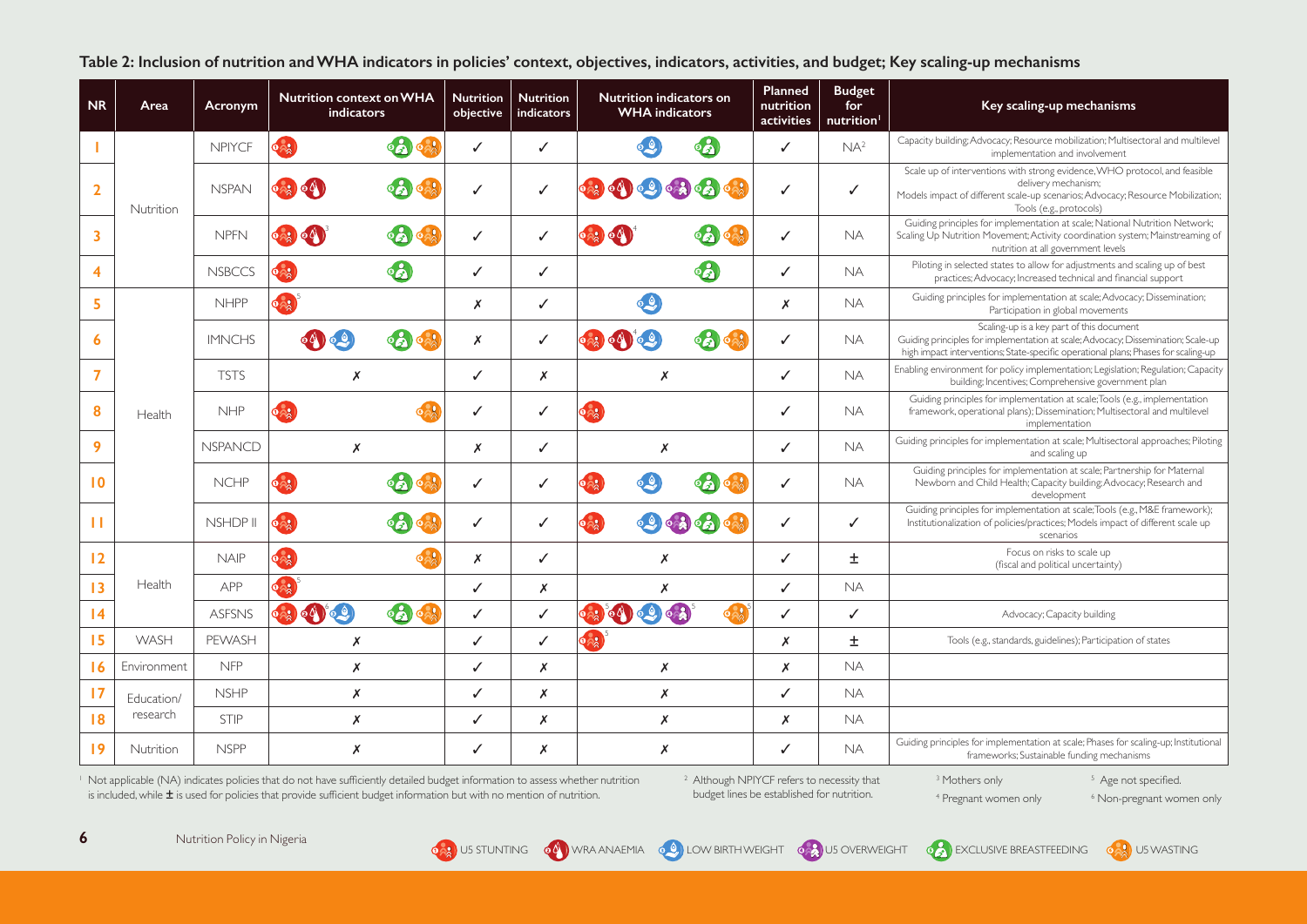

## **Who are the key people and organizations targeted by and responsible for these policies?**

## **Which target groups are the focus of nutrition context?**

Most policies' nutrition context contains information on the general population. Children and then women are the groups that feature most in policies' nutrition context. The Elderly are only mentioned in one policy (NSHDP II) and adolescents are only mentioned in two policies (NSHDP II and NPIYCF). Only one policy (NSBCCS) specifically mentions men in its nutrition context; this context is related to men's role in infant and young children's nutrition, rather than men's nutrition.

### **Who are the beneficiaries?**

As shown in **Table 3**, primary beneficiaries of policies vary by area. Overall, the most frequent primary beneficiaries are children (including U5 and infants), women (especially mothers and WRA), and the general Nigerian population. Other primary beneficiaries include the general population, rural populations, farmers, and healthcare workers. While not among the primary beneficiaries, ten

policies-across all policy areas except WASH-include youth/adolescents as beneficiaries. Elderly and men/fathers are mentioned as beneficiaries in four and five policies, respectively. Besides some policies' focus on rural Nigeria, no policies detail geographic areas of focus (e.g., specific states) for targeting.

#### **Who are the actors?**

All policies explicitly mention at least one actor involved in their development, although few have an exhaustive list of actors involved in policy development. Federal and/or state government is most often mentioned (n=16), followed by civil society/NGOs/technical and financial partnersincluding academia and research (n=12), private sector (n=8), communities/community groups (n=4), and local government (n=2). As shown in **Table 3**, the federal government is among the primary actors for all policies. The Federal Ministry of Health (FMOH) is the lead state actor for several health and nutrition policies, however, many other bodies and ministries are cited as involved. These include the multisectoral National Committee on Food and Nutrition (NCFN), Federal Ministry of Agriculture and Rural Development, Ministry of Budget and National Planning, and Ministry of Education. All policies include state-level bodies (e.g., departments, agencies, governments) as actors. Many of the policies also include communities as actors. Some of these, most notably in the health sector, outline a very active role for communities,

including healthcare providers; actors in Monitoring and Evaluation, planning, management, and financing; and decisionmakers. NCHP (a health policy) also includes children as actors, with roles as participants in the planning, development, monitoring, and accountability of initiatives and as change agents to promote child health issues.

#### **Is there multisectoral coordination?**

The importance of multisectoral coordination is highlighted across all policies and policy areas. Coordination mechanisms include committees/bodies for coordination and dialogue between actors and sectors (e.g., multisectoral working groups, joint planning or technical committees); documents and tools to coordinate and harmonize approaches; and workshops. Several of the health policies point to mainstreaming health within other sectors to ensure a multisectoral approach. All of the nutrition policies point to the NCFN and its state and local counterparts to ensure coordination between actors. Six policies, all from the areas of nutrition and health, highlight challenges associated with multisectoral coordination. These include a lack of synergy, ineffective coordination and collaboration (including between different levels of government), and weak involvement of certain actors. Nevertheless, four of these policies do highlight some successes in using coordination mechanisms to address these challenges and improve multisectoral coordination.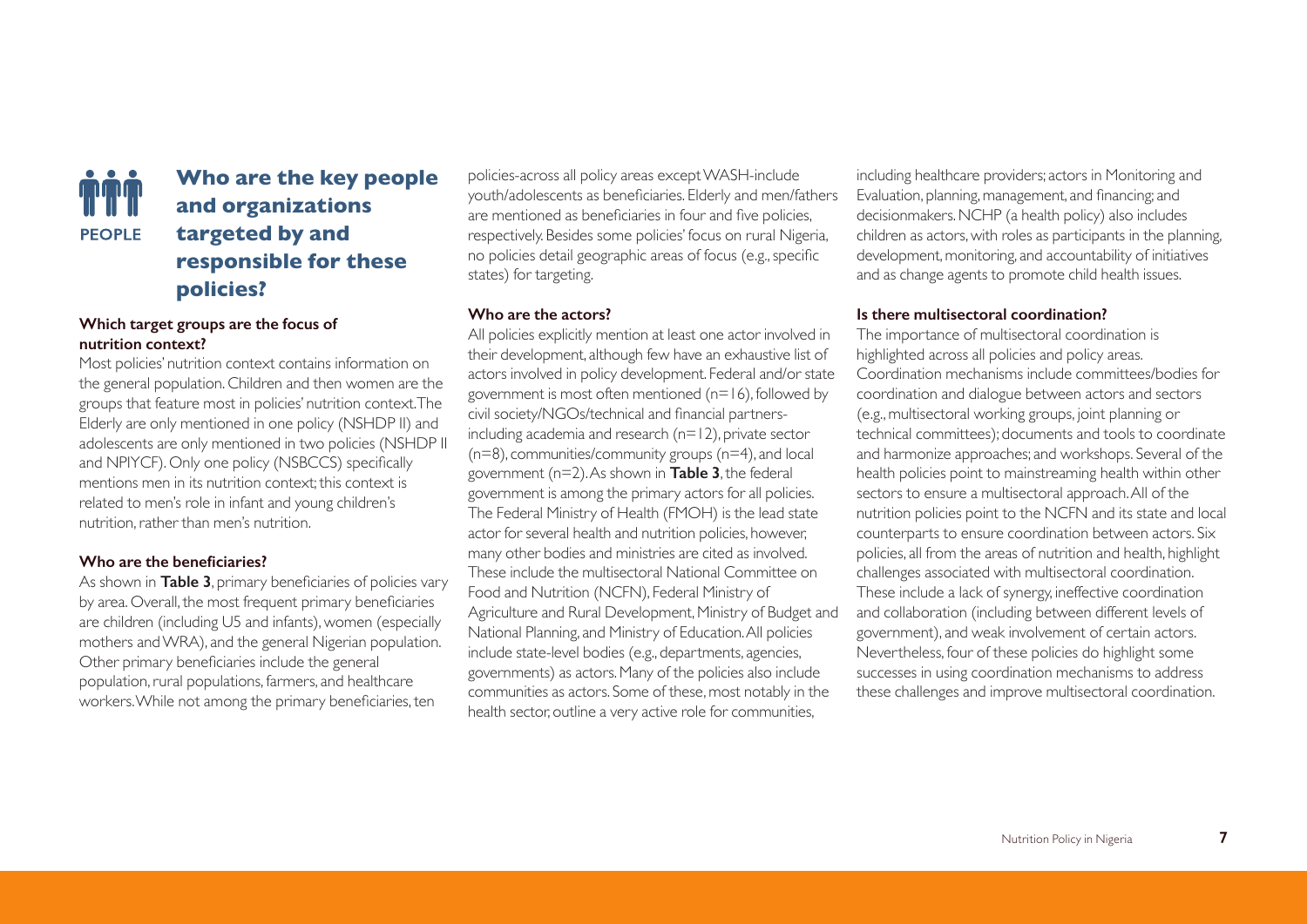## **Table 3: Summary of beneficiaries, actors, and multisectoral coordination mechanisms**

|                         | Area      | Acronym        | <b>Primary beneficiaries</b>                                                                                 |                                                                                                                                                                                                                                                                                                 |                                 |                     | <b>Actors' Roles</b> |                |                                                              |                                                                                                |                                             |
|-------------------------|-----------|----------------|--------------------------------------------------------------------------------------------------------------|-------------------------------------------------------------------------------------------------------------------------------------------------------------------------------------------------------------------------------------------------------------------------------------------------|---------------------------------|---------------------|----------------------|----------------|--------------------------------------------------------------|------------------------------------------------------------------------------------------------|---------------------------------------------|
| $\frac{N}{R}$           |           |                |                                                                                                              | Other key beneficiaries                                                                                                                                                                                                                                                                         | Federal and State<br>government | Government<br>Local | Communities          | Private Sector | Civil society<br>NGOs Technical<br>and financial<br>partners | <b>Primary actors</b>                                                                          | Multisectoral<br>coordination<br>mechanisms |
|                         |           | <b>NPIYCE</b>  | Infants: Mothers                                                                                             | Children (including young children; infants with special health needs; U5); Women<br>(including pregnant women and mothers); Fathers; Child-caregivers; Wet nurses;<br>Households; Communities; Healthcare workers; Government; Adolescents                                                     | 1,3,4                           | 1, 2, 3, 4          |                      |                | 1,4                                                          | Federal government<br>(Federal Ministry of<br>Health (FMOH))                                   |                                             |
| $\mathbf{2}$            | Nutrition | <b>NSPAN</b>   | U5; Pregnant women;<br>Mothers                                                                               | Children (including newborns); Women (including WRA, lactating women); Parents<br>of infants and young children; General population; Vulnerable groups; Child-<br>caregivers; Government; Health workers and institutions; Communities; Media;<br>Tertiary institutions and professional bodies | 1, 2, 3, 4                      |                     |                      | 1,4            | 1,2,4                                                        | Federal government<br>(including FMOH)                                                         |                                             |
| $\overline{\mathbf{3}}$ |           | <b>NPFN</b>    | U5:WRA                                                                                                       | Children (including infants and school aged); Women (including pregnant and<br>lactating women); Elderly; Youth; Groups with special nutritional needs; Smallholder<br>farmers; Extension workers; Child-caregivers; Health workers; Communities                                                | 1, 2, 3, 4                      | 1,2,4               |                      | 1,4            | 1,2,4                                                        | Federal government<br>(Ministry of Budget<br>and National<br>Planning)                         | X                                           |
| 4                       |           | <b>NCBCCS</b>  | Infants and young children;<br>Mothers; Fathers and other<br>family members; Traditional<br>birth attendants | Caregivers; Health workers and community health volunteers; Communities;<br>Traditional and religious leaders; Government officials; Pregnant adolescents; Media                                                                                                                                | 1, 2, 3, 4                      | 1,2                 | 1,2                  |                | 4                                                            | Federal government<br>(FMOH), with many<br>actors involved in<br>implementation                |                                             |
| 5                       |           | <b>NHPP</b>    | Nigerians                                                                                                    | Children; Women; Youth; Communities; Schools; Media; Health workers and<br>institutions; Members of professional bodies and organizations; Government                                                                                                                                           | 1, 2, 3, 4                      | 1,2,4               | 1,2,4                | 1,2,4          | 1,2,4                                                        | Federal government<br>(FMOH), with many<br>actors involved in<br>implementation                |                                             |
| 6                       | Health    | <b>IMNCHS</b>  | Mothers; Young children<br>(including newborns)                                                              | Specific population groups (e.g., WRA, women, men); Households; Communities<br>and community groups; Health facilities and service providers (especially in rural<br>areas and including community-level caregivers); Health training and research<br>institutes; Local government              | 1, 2, 3, 4                      | 1,2,3,4             | 1, 2, 3, 4           | 1,4            | 1,4                                                          | Federal government<br>(FMOH) leading,<br>but with strong role<br>for community-level<br>actors |                                             |
|                         |           | <b>TSTS</b>    | Healthcare workers; WRA;<br>U5 (especially infants)                                                          | Mothers; Pregnant women; Regulatory agencies; People living with HIV/AIDS                                                                                                                                                                                                                       | 1,3,4                           |                     |                      |                |                                                              | Federal government<br>(FMOH) for policy,<br>Health workers for<br>implementation               | ✓                                           |
| 8                       |           | <b>NHP</b>     | Nigerians                                                                                                    | Children (including infants, U5, school-aged); WRA; Mothers; Youth; Patients; People<br>with certain diseases; Government; Healthcare workers and institutions; Private<br>sector; Drug manufacturers; Health research institutes                                                               | 1, 2, 3, 4                      | 1,2,4               |                      | 1,4            |                                                              | Federal government<br>(including FMOH)                                                         |                                             |
| 9                       |           | <b>NSPANCD</b> | Nigerians                                                                                                    | Government; Public; Healthcare workers                                                                                                                                                                                                                                                          | 1, 2, 3, 4                      | 1,2,3               | п                    | 1,4            | 1,2,4                                                        | Federal government<br>(FMOH)                                                                   |                                             |
| 10                      |           | <b>NCHP</b>    | Newborns, U5, and<br>school-aged children                                                                    | Pregnant women and mothers; Schools; Children living under special<br>circumstances; Private and public institutions, including health facilities and<br>providers; Mass media; Community health workers                                                                                        | 1, 2, 3, 4                      | 1,2,4               | 1,2                  | 1,2            | 1,2,4                                                        | Federal government<br>(FMOH)                                                                   |                                             |

**8** Nutrition Policy in Nigeria **Roles: 1** = Implementation **2** = Monitoring and evaluation **3** = Management/coordination **4** = Financing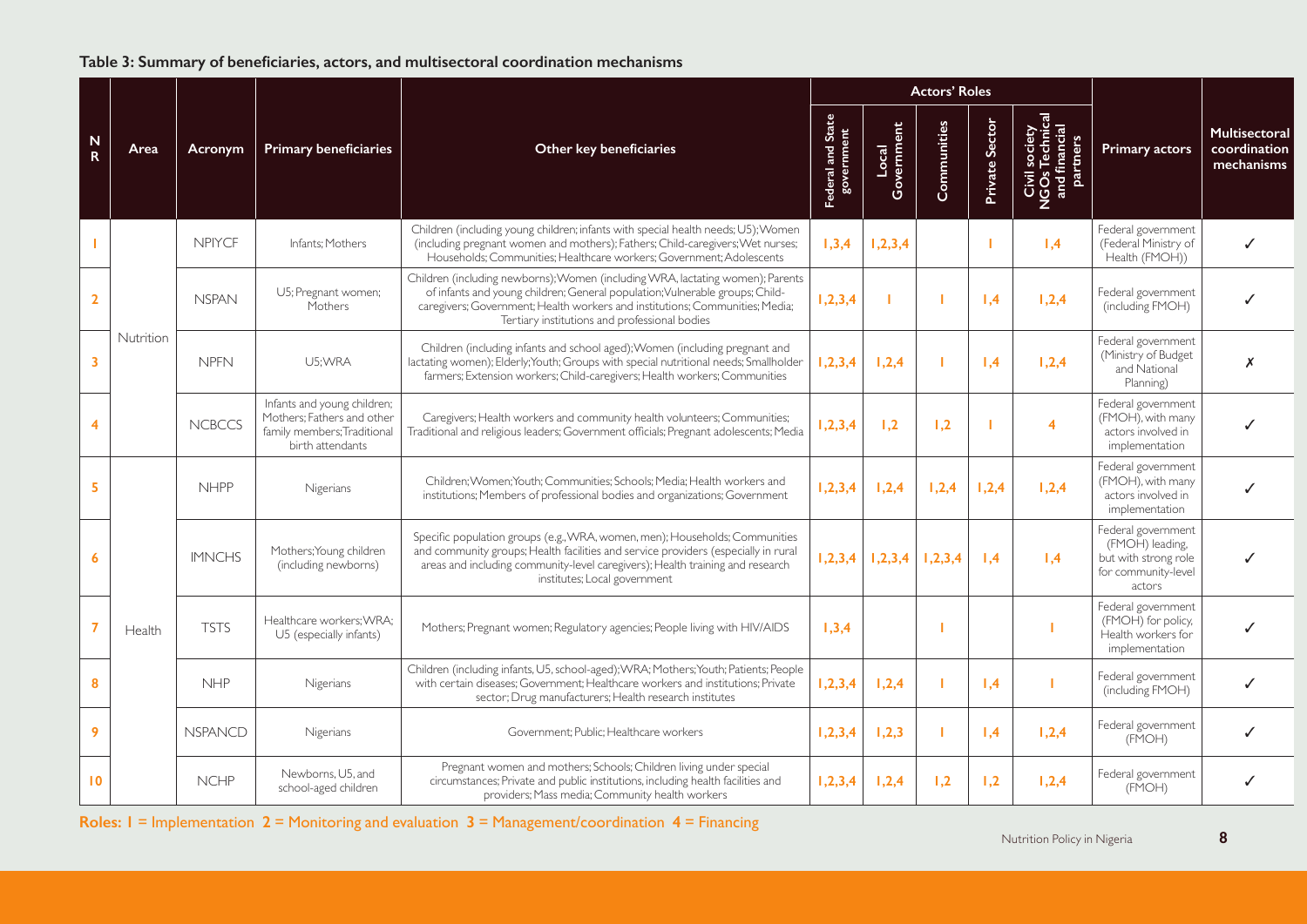## **Table 3: Summary of beneficiaries, actors, and multisectoral coordination mechanisms**

|               |               |             |                                                                                                                                   |                                                                                                                                                                                                                                      |                                 |                                                           | <b>Actors' Roles</b>                              |                                                                    |                                                                |                                                                                                       |                                             |
|---------------|---------------|-------------|-----------------------------------------------------------------------------------------------------------------------------------|--------------------------------------------------------------------------------------------------------------------------------------------------------------------------------------------------------------------------------------|---------------------------------|-----------------------------------------------------------|---------------------------------------------------|--------------------------------------------------------------------|----------------------------------------------------------------|-------------------------------------------------------------------------------------------------------|---------------------------------------------|
| $\frac{N}{R}$ | Area          | Acronym     | <b>Primary beneficiaries</b>                                                                                                      | Other key beneficiaries                                                                                                                                                                                                              | Federal and State<br>government | Local<br>Government                                       | Communities                                       | Private Sector                                                     | Civil society<br>NGOs Technical<br>and financial<br>partners   | <b>Primary actors</b>                                                                                 | Multisectoral<br>coordination<br>mechanisms |
| $\mathbf{H}$  | Nutrition     | NSHDP II    | Nigerians; Healthcare<br>workers                                                                                                  | Children (including infants, U5, school-aged); WRA; Mothers;<br>Youth; Patients; People with certain diseases; Government;<br>Healthcare workers and institutions; Private sector; Drug<br>manufacturers: Health research institutes | 1,3,4                           | 1,4                                                       | 1,2,4                                             | 1,4                                                                | 1.4                                                            | Federal government<br>(FMOH) and States, with<br>many actors involved in<br>various aspects           |                                             |
| 12            |               | <b>NAIP</b> | Farmers; rural populations                                                                                                        | Specific rural populations (women, elderly, youth, vulnerable<br>people)                                                                                                                                                             | 1,4                             |                                                           |                                                   | 1,4                                                                | 1.4                                                            | Federal government<br>(Federal Ministry of<br>Agriculture and Rural<br>Development (FMARD))           |                                             |
| 13            | Agriculture   | APP         | Farmers; rural populations                                                                                                        | Children (including U5); Women (including WRA, nursing<br>mothers); Youth; Vulnerable groups; Nomads; Agribusiness;<br>Policymakers; Public; Government; Value chain actors                                                          |                                 |                                                           |                                                   | 1,4                                                                |                                                                | Federal government<br>(FMARD)                                                                         |                                             |
| 4             | <b>ASFSNS</b> |             | Nigerians                                                                                                                         | Smallholder farmers; Women (including WRA); Children<br>(including U5 and school-aged); Schools; Internally displaced<br>persons; Vulnerable groups                                                                                  | 1,2,3                           |                                                           |                                                   |                                                                    |                                                                | Federal government<br>(FMARD)                                                                         |                                             |
| 15            | WASH          | PEWASH      | Rural populations                                                                                                                 | Children (including U5 and school-aged girls from rural areas);<br>1, 2, 3, 4<br>Women from rural areas; People living with disabilities; Citizens;<br>Civil society organizations; Government                                       |                                 | 1,2,4                                                     | 1,2                                               | 1,4                                                                | 1,4                                                            | Federal government as<br>enabler, with many other<br>actors for<br>implementation                     |                                             |
| 16            | Environment   | <b>NFP</b>  | Local communities                                                                                                                 | Women; Men; Youth; Elderly; Forest users; Farmers; Civil society;<br>1, 2, 3, 4<br>Vulnerable groups; Private sector; Government                                                                                                     |                                 | 1, 2, 3, 4                                                | $\frac{1}{\sqrt{1}}$<br>activities)               | 1.4                                                                | $\mathsf{I}$ .4                                                | Federal and state<br>government<br>Local actors<br>Private sector                                     |                                             |
| 17            | Education/    | <b>NSHP</b> | School-aged children                                                                                                              | Learners; School staff; Schools                                                                                                                                                                                                      | 1,2,3,4                         | 1,2,3<br>(local<br>activities)<br>$\overline{\mathbf{4}}$ | 1, 2, 3<br>activities)<br>$\overline{\mathbf{4}}$ |                                                                    | 1,4                                                            | Federal and state<br>government<br><b>NGOs</b>                                                        |                                             |
| 8             | research      | <b>STIP</b> | Those working in/studying<br>STI, including women                                                                                 | Schools at all levels (including students and staff); Girls; Youth;<br>Farmers; Professional S&T bodies; STI professionals; Military;<br>Industries and businesses                                                                   | 1, 2, 3, 4                      |                                                           |                                                   | 1, 2, 3, 4                                                         | 2,3,4                                                          | Federal Ministry of<br>Science and Technology,<br>with high involvement of<br>states and other actors |                                             |
| 19            | Social        | <b>NSPP</b> | Nigerians (with special<br>focus on poor and<br>vulnerable groups such as<br>children, mothers, elderly,<br>poor. disabled. etc.) | Primary school students; Smallholder farmers; Youth;<br>Families                                                                                                                                                                     | 1,2,3,4                         | 1,2                                                       | $\overline{2}$                                    | 1,2,3<br>(through the<br>Jational Soci<br>Protec-<br>tion Council) | 1,2,3<br>ugh the Natio<br>Social Protec-<br>tion Council)<br>4 | Federal government, with<br>involvement of many<br>actors                                             |                                             |

**Roles: 1** = Implementation **2** = Monitoring and evaluation **3** = Management/coordination **4** = Financing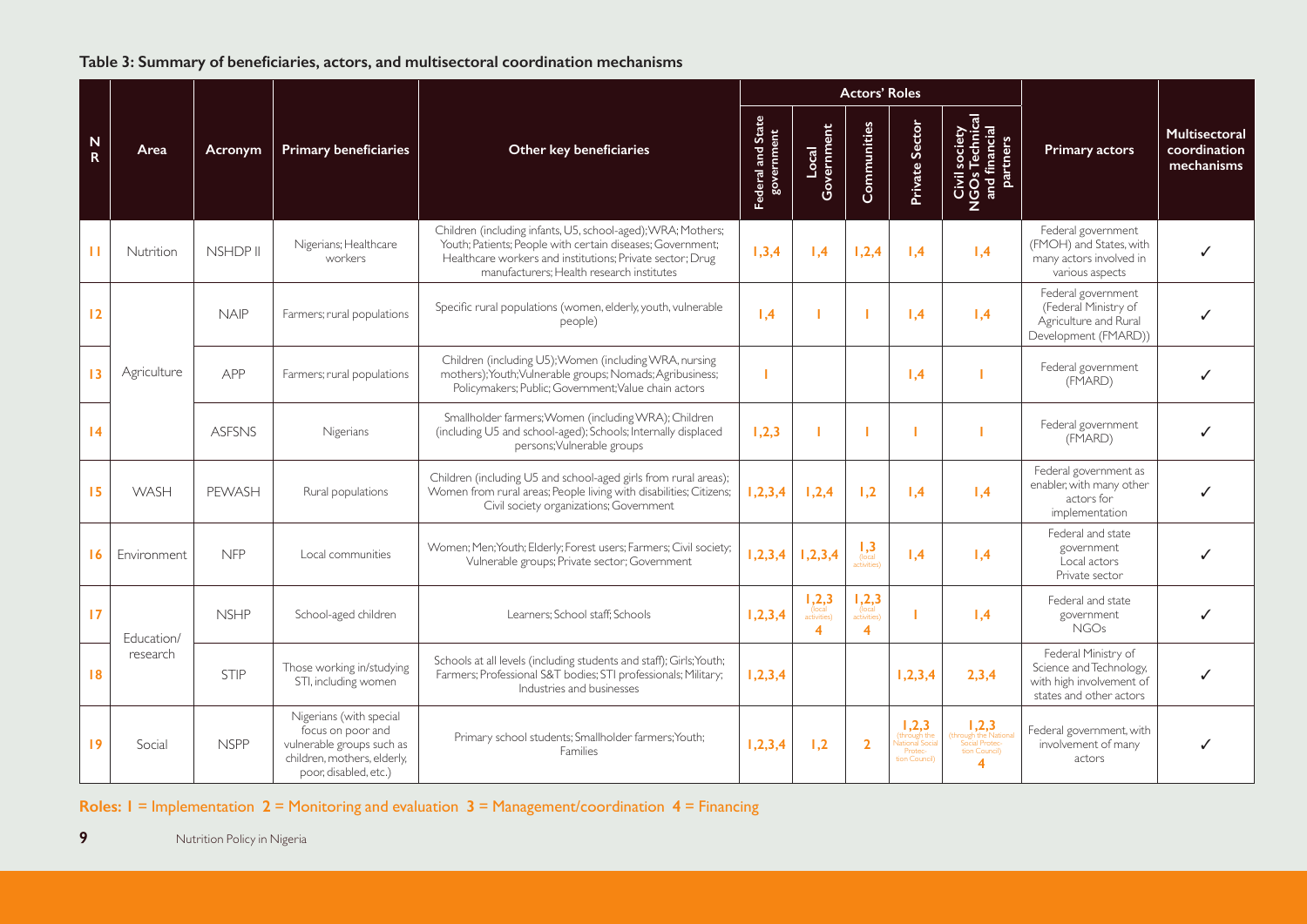## **What are the monitoring, evaluation, DATA GAPS and accountability mechanisms?**

All policies mention monitoring and evaluation (M&E), with most containing a dedicated M&E section or framework. Some policies, such as NSHDP II and ASFSNS, contain very detailed M&E information. Except for agriculture policies, many partners tend to be involved in M&E. M&E activities include: standardized M&E across state-level implementation plans; data collection on the policy's indicators; establishment of databases and information systems; monitoring; regular reporting and reviews; and formative and final evaluations. Accountability mechanisms are also mentioned in many policies. They include accountability as a guiding principle; use of M&E to identify progress/needed improvements and ensure quality control; publicly-available updates, results, and evaluations; audits; transparent feedback systems; due process in procurement and independent verification; internal mechanisms to handle disputes, complaints, and fraud; and the role of communities and civil society organizations in holding government to account.

## **Gaps and recommendations**

#### **Recommendation 1: Address gaps and incoherence in nutrition-relevant policy**

The analysis above highlights several gaps and incoherence in current nutrition-relevant policy in Nigeria. To address these, policies could:

• Better include certain population groups. Policies provide limited nutrition context on the elderly and adolescents, even though these groups do feature among targeted beneficiaries in four and ten policies, respectively. Men/fathers are only featured specifically in one policy's nutrition context, although they are explicitly named as targeted beneficiaries for five policies. Beyond the importance of considering the nutrition context of all population groups, given men/fathers' important role in IYCF practices (see NSBCCS), their inclusion is essential for policies addressing children's nutrition.

- Better consider nutrition disparities across regions, rural vs. urban areas, income, or gender by including disaggregated nutrition context and/or indicators to capture progress across these varied groups. Eight policies point to nutrition disparities across regions, rural vs. urban areas, or incomes. While certain policies highlight vulnerable groups as targeted beneficiaries, only one policy proposes disaggregated nutrition indicators.
- Clearly and consistently define concepts and indicators to allow for common understanding across actors and policy areas, as well as coherence in measurement of indicators.
- Ensure that their nutrition context, objectives, indicators, and/ or activities align, both in terms of nutrition problems and targeting of populations (e.g., nutrition objectives target several different groups but nutrition indicators only measure progress for some of these groups).
- Invest in malnutrition in all its forms in Nigeria, including overweight/obesity.

These gaps and incoherence could be addressed in future policies, as well as operational documents for existing policies (e.g., implementation or monitoring and evaluation plans).

#### **Recommendation 2: Prioritize and invest in strong coordination**

Despite the wide variety of nutrition-relevant policies, Nigeria is currently not on-track to meet most of the WHA targets. Only five of the 19 policies include targets related to any of the WHA targets. Adequately implemented and complementary actions occurring simultaneously and coordinated across all relevant policy areas are crucial for achieving these targets. While the reviewed policies emphasized the need for coordination and highlighted mechanisms for achieving coordination, planned activities and scaling up mechanisms currently overlap across policies. Coordination mechanisms should more explicitly address the prevention of duplication and achievement of synergy. Vertical (sectoral federal to community level) coordination structures, which are important given the decentralization of all issues related to nutrition in Nigeria, need to ensure that implemented nutrition actions achieve adequate coverage among the populations that have the greatest potential to benefit. Horizontal (multisectoral) coordination structures (such as NCFN and corresponding state and local level structures) are necessary to ensure that populations with the potential to benefit receive interventions across all relevant policy areas.

#### **Recommendation 3: Mainstream nutrition into future documents across diverse policy areas.**

Only three of the seven identified policy areas (nutrition, health, and agriculture) adequately cover nutrition within their policies. The remaining policies in WASH, environment, social protection, and education/research could improve the integration of nutrition into their context, indicators, or those activities explicitly linked to nutrition. Although the multisectoral National Policy on Food and Nutrition in progress will address some of these gaps, it is still necessary for policies in each area to be better aligned with nutrition targets. Since the nutrition expertise within the affected policy areas may be limited, it is necessary for the nutrition community to engage required stakeholders to achieve alignment in addition to better coordination among policy areas. Beyond the policy areas included in this review, there is a need for engagement to ensure that additional nutrition-relevant policy areas that currently do not integrate nutrition, such as economic and gender policies, also mainstream nutrition.

### **Recommendation 4: Recognize nutrition as a cross-cutting area in ongoing policy drafts/revisions.**

Several policies are currently being formulated or revised; for instance, the Health Sector NSPAN, which is expected to commence this year based on its end date; the Multisectoral Strategic Plan of Action for Food and Nutrition in Nigeria; the National Health Promotion Policy; the National Child Health Policy; the National Agricultural Investment Plan; and the National Strategy for Maternal, Infant and Young Child Nutrition. The new policies should avoid the shortcomings of the current documents and integrate the above recommendations. Nutrition context, objectives, indicators, and planned activities should be aligned and costed.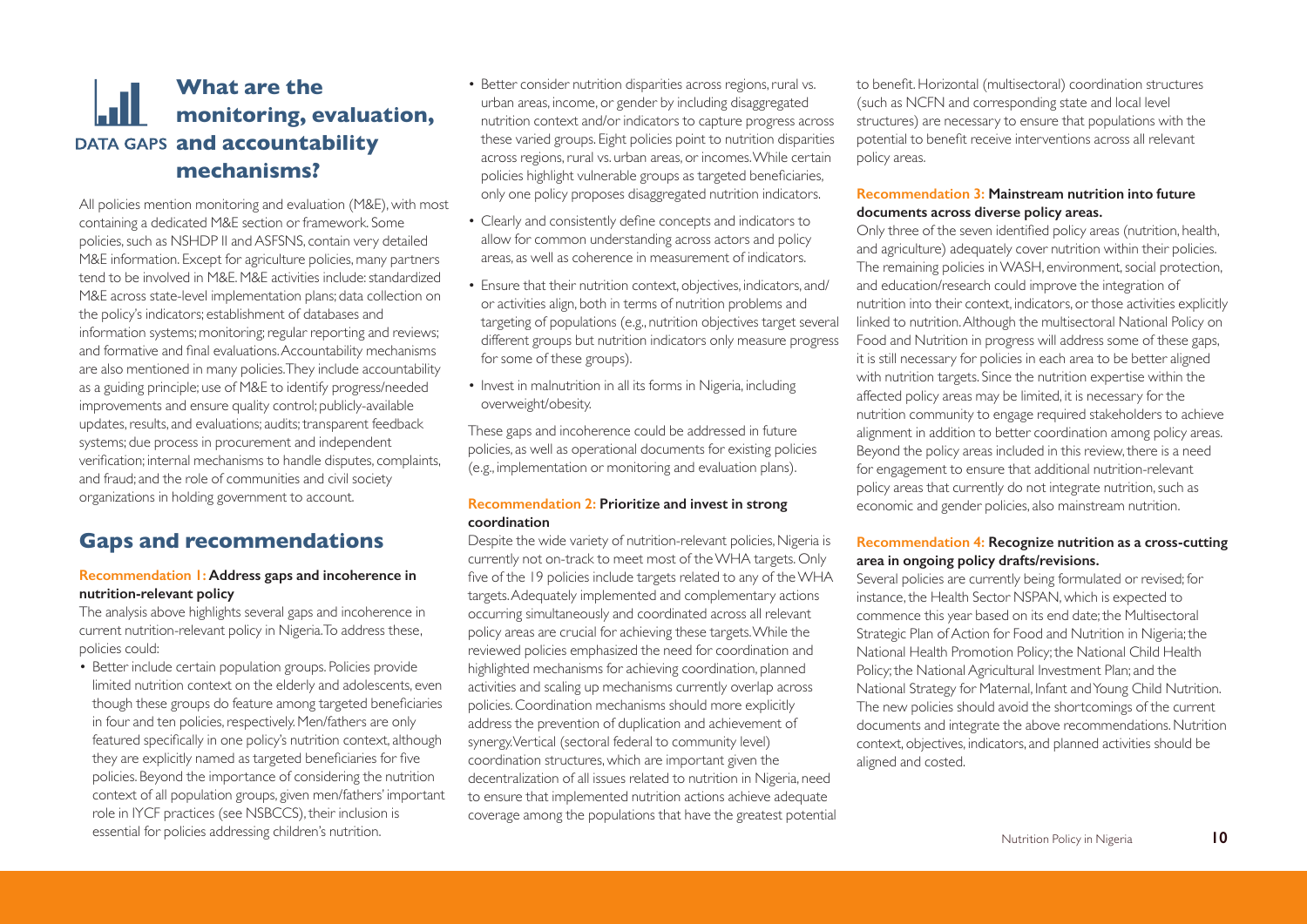## **Annex: Flow diagram of documents included in the policy brief**